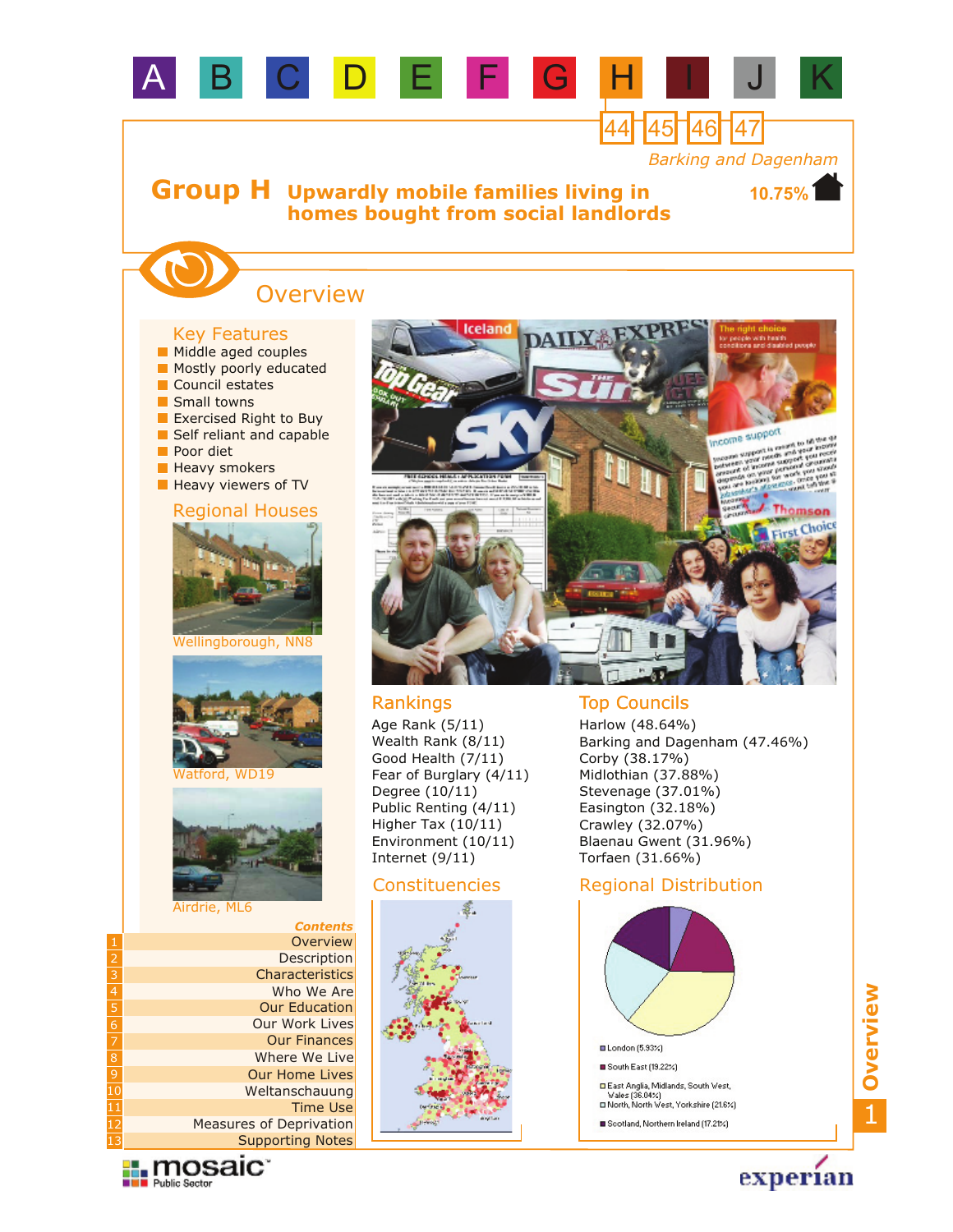

*Group H* comprises people who, though not necessarily very well educated, are practical and enterprising in their orientation. Many of these people live in what were once council estates but where tenants have exercised their right to buy. They own their cars, provide a reliable source of labour to local employers and are streetwise consumers. Tastes are mass market rather than individualistic and focus on providing comfort and value to family members.

#### **Key Features Communication**

B C D E

Heavy smokers Poor diet Council estates Small towns Exercised Right to Buy Heavy viewers of TV Self reliant and capable Mostly poorly educated Middle aged couples

## **Receptive** TV Telemarketing Red top newspapers

#### **Unreceptive**

Internet Telephone advice lines Magazines, Broadsheets

44 45 46 47

# Description - Public Sector Focus

Education The majority of adults in *Group H* left education with few, if any, qualifications. Only 14% went past `O' level, and just 8% have a degree, which is well under half the national average. Children in *Group H* achieve only moderate educational success. Whilst considerably below typical rates nationally, throughout their education they do manage to outperform children in areas of *Group F* and *Group G*. However, many fail to reach the levels needed to find well paid jobs or to proceed to further and higher education.

Health These people do not tend to have a good diet, and they take insufficient exercise. They are heavy smokers, but are much less excessive in their alcohol consumption. Consequently, respiratory diseases are perhaps more of a problem than liver disease. Mental health is not a major problem, perhaps due to the relatively stable working and home lives that these people enjoy. Levels of teenage pregnancies are a concern, but do not reach the levels found in some other Mosaic groups.

Crime These people have a fairly neutral attitude to crime; indeed their fear of most types of crime virtually mirrors the national picture. Anti-social behaviour is an issue to many, but not to the same extent as experienced by those living in the inner cities and larger council estates. Unlike many of the high crime Mosaic groups, where most offences occur in the home, in these neighbourhoods the problems occur immediately outside the home. This reflects that anti-social behaviour is more of a concern than domestic violence or burglary.

Finances In recent years *Group H* has become a much more sophisticated user of financial services. Most now have mortgages and credit cards and many of them have personal loans and long term tax efficient savings accounts. Many also speculated with privatisation issues. The management of their financial accounts has now shifted from door-to-door collection and local branches to call centres. People have learned to assume the trustworthiness of different financial services companies and now recognise that they can benefit from shopping around for the best rates. Many of this Group do not pay income tax, but many others do pay at the basic rate. There is therefore only a moderate level of reliance on the state for support. Rates of council tax non-payment are reflective of the national picture, indicating a general ability to manage their money.

Environmental Issues As with many aspects of the lives of *Group H*, their contribution to CO<sub>2</sub> emissions from both the home and their car are close to what is found on average across the country. However, they do not show particular concern for the environment. It is likely that the double glazing that may have been fitted was for reasons of appearance and reduced bills rather than any consideration of the beneficial impact they would have on the environment. Similarly, the fact that they are likely only to own one car and to drive below average miles annually is primarily a reflection of finances and lifestyle rather than environmental concern.



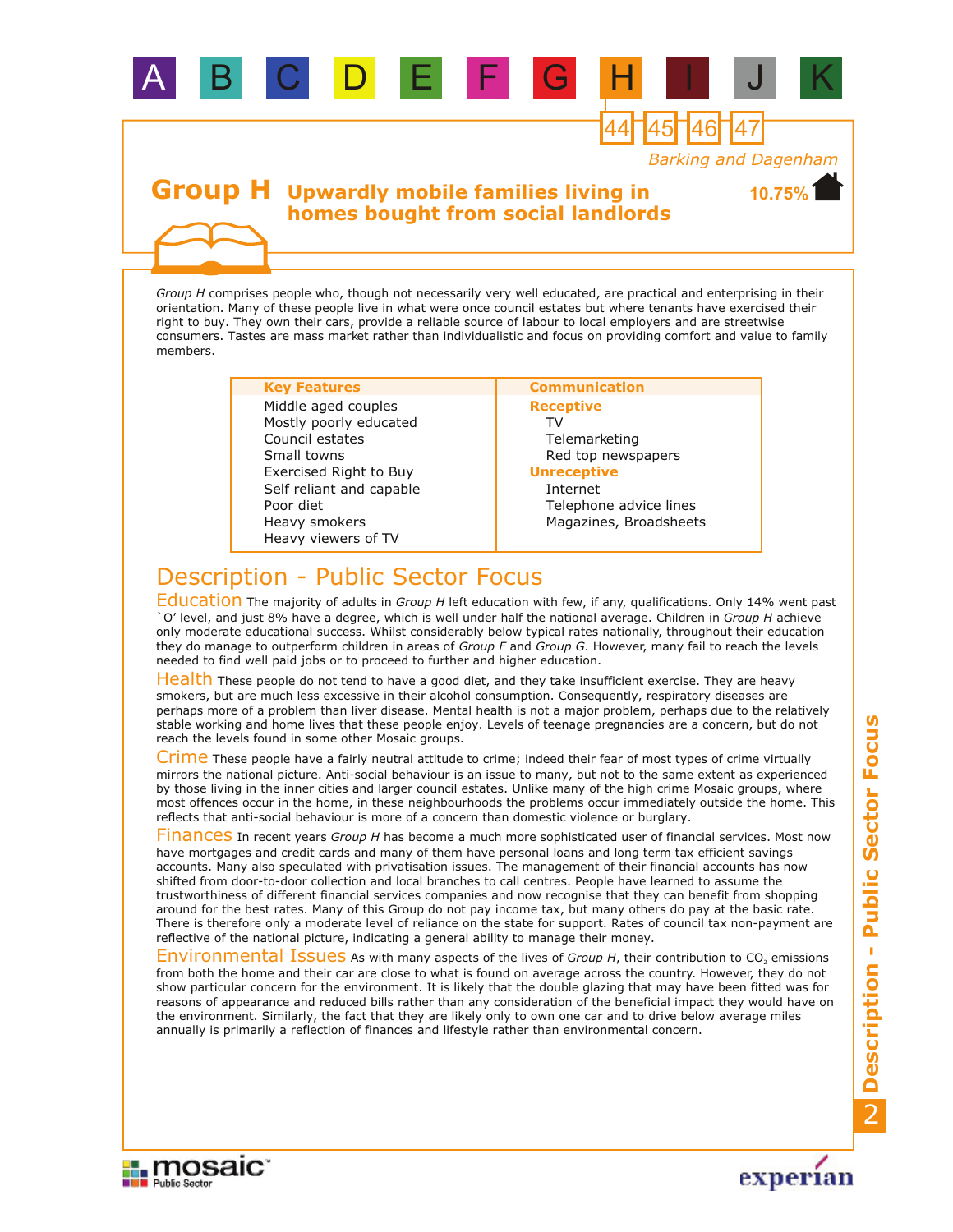

44 45 46 47

**10.75%**

## **Group H** Upwardly mobile families living in **homes bought from social landlords**

B C D E

## Description - Sociology and Environment

Summary Group H comprises people who, though not necessarily very well educated, are practical and enterprising in their orientation. Many of these people live in what were once council estates but where tenants have exercised their right to buy. They own their cars, provide a reliable source of labour to local employers and are streetwise consumers. Tastes are mass market rather than individualistic and focus on providing comfort and value to family members.

Demography Group H is a group of people whose lifestyles have improved in recent years. The policy of selling council houses to their tenants has allowed them to acquire their own homes at very affordable prices. The growth of car ownership has put them within commuting reach of jobs that they would previously have been unable to consider. The liberalisation of the economy has rewarded them with a culture of high wages and incentives, provided they are able to deliver reliability to their employer. The decline in unemployment has put them in a seller's market if their homes are in more prosperous regions of the country. It is people in *Group H* in particular who have seen their incomes and their standards of living improve in recent time. Typically they are people who have lived for many years in what might be called 'better' estates, often located in small pockets and/or in smaller and more prosperous communities. Tenants who have kept their homes in better repair tend to gravitate to these estates. These neighbourhoods tend also to have fewer younger adults, fewer families with children, fewer single parents and fewer tenants in transient household formations. More people are likely to be in work, fewer are likely to suffer from ill health and many more are likely to have access to one or more cars. Crime in these areas is significantly lower and the environment more pleasant. It is for all these reasons that such estates are likely to have seen a much higher number of tenants exercising their right to buy. In time many of these newly owned houses will come on to the housing market and be acquired by young families as more affordable homes than those they would otherwise have bought on new private estates.

Environment Neighbourhoods of *Group H* take the form of low density estates of similar terraced or semi-detached housing, most containing their own gardens, and separated from the road by short hedges or walls, pavements and grass verges. Often the new owners have stamped their identity on their homes by having a new door and new windows fitted. The more ambitious will have added a brick porch, an extension, a garage or even a conservatory. Time and trouble has also been spent on the garden. The front fence or wall may have been reconstructed or gates added to allow cars or caravans to be parked on the property rather than on the road. These various modifications to the built environment break up the previous architectural unity of the street scene and project a more individualistic culture in keeping with the changing attitudes of the residents.

Economy *Group H* tends to occur in small and medium sized towns rather than in large cities, and in the more prosperous Southern and Midland regions than in the North of England. However many neighbourhoods of this sort are to be found in Scotland, which historically has accommodated many more higher income families in public housing than has been the case in England. Highest concentrations occur around the M25 and along other important motorway routes and in the post war new towns that brought inner city residents and new industry together in major centres of population growth.

*(Continued)*

experian